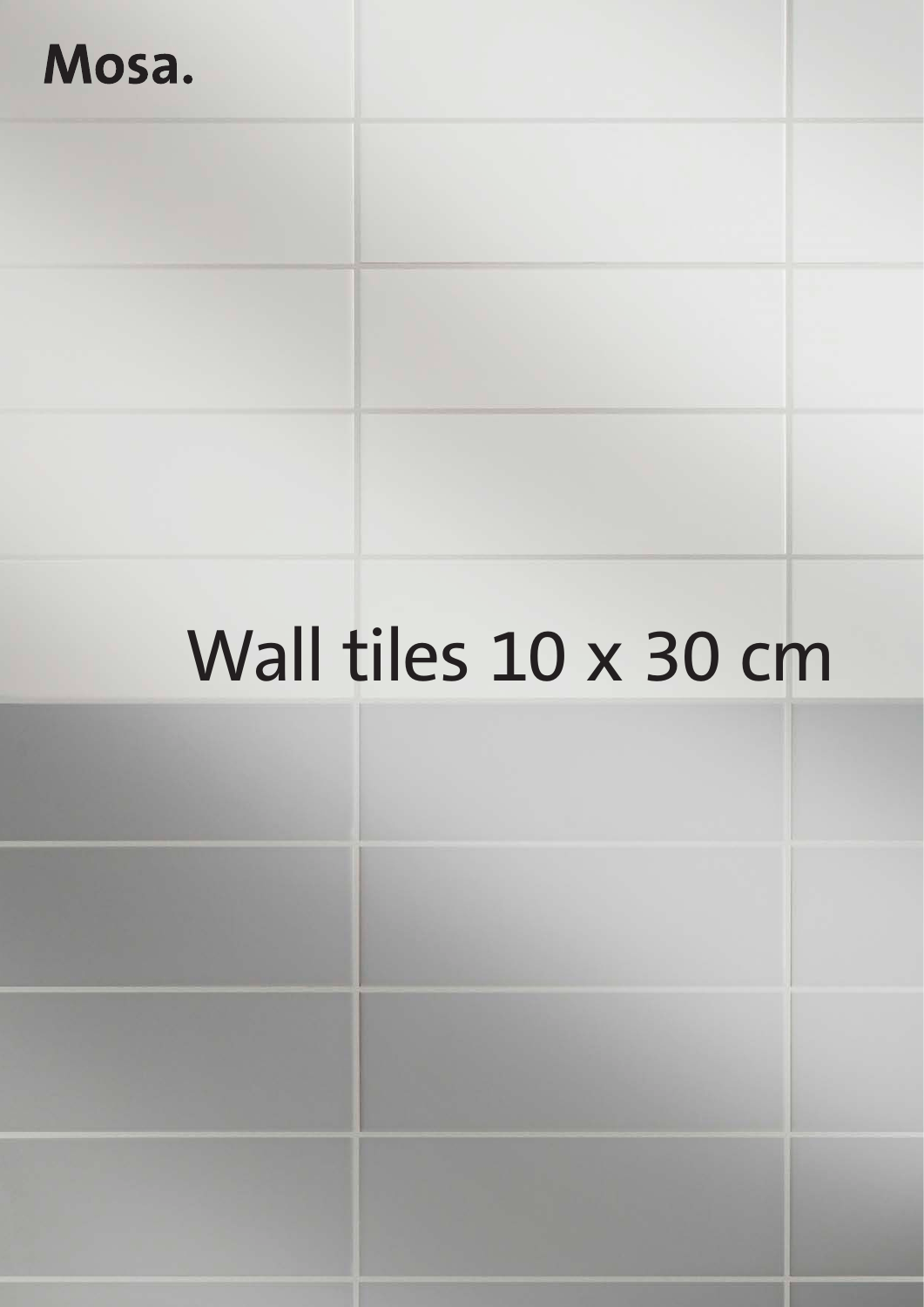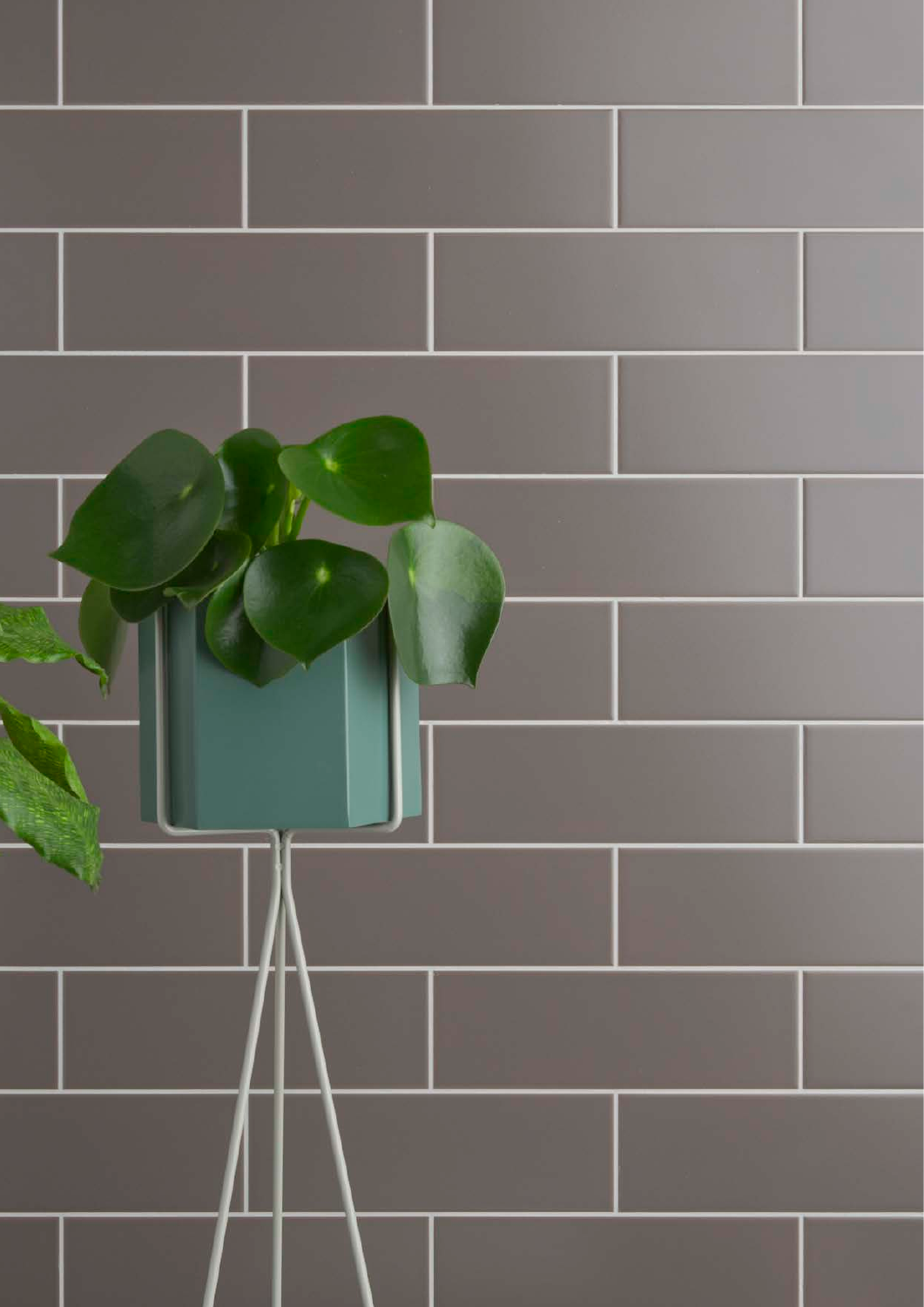# Elegant and refined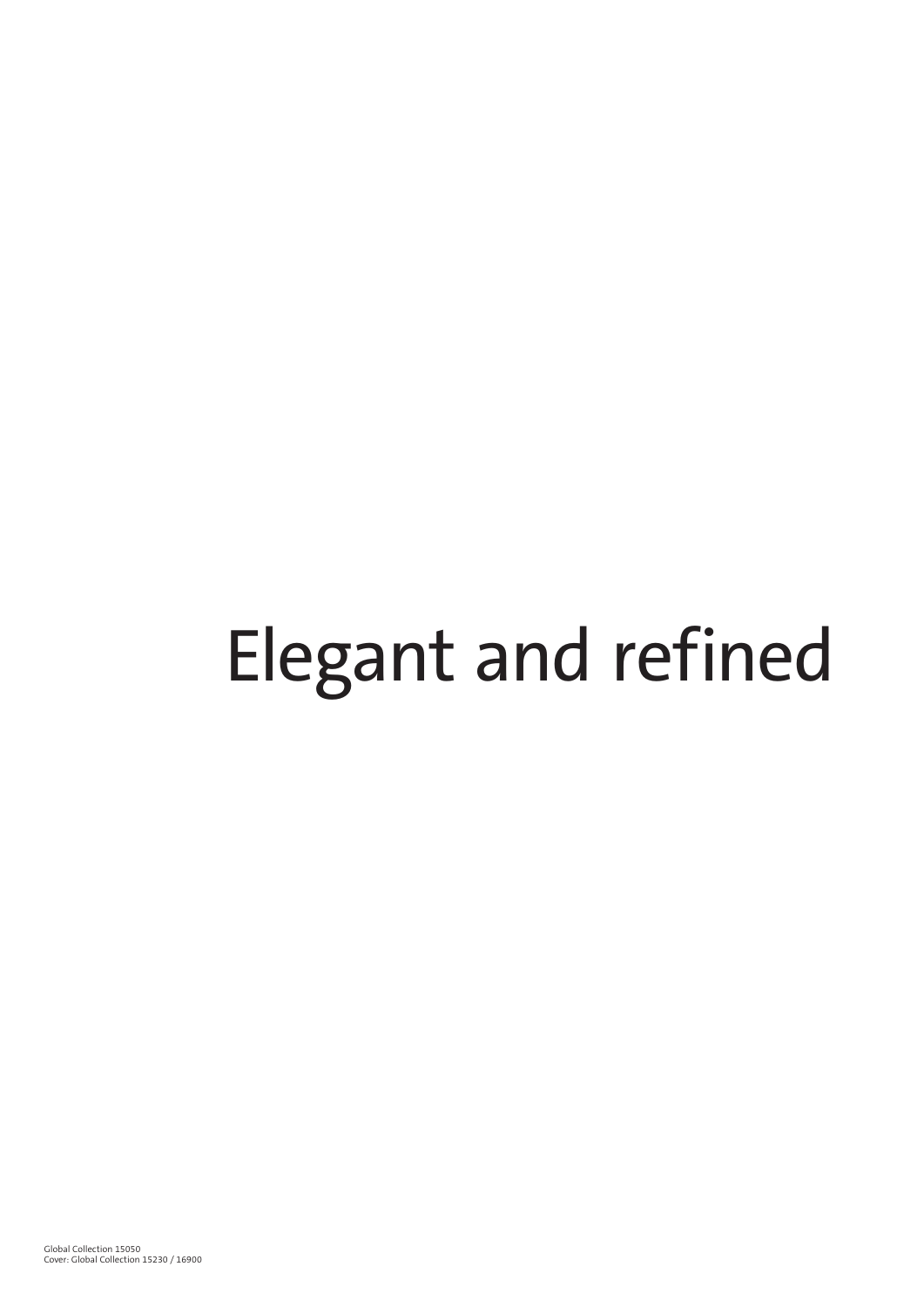### Experience the **iconic 10 x 30 size**

Horizontale, verticale of diagonale patronen: met het tegelformaat van 10 x 30 centimeter kan het allemaal. De elegante, verfijnde lijnen creëren wanden met een strakke, tijdloze uitstraling. Met keuze uit meerdere afwerkingen en kleurencombinaties, zijn de ontwerpmogelijkheden eindeloos om elke gewenste wand te creëren: van subtiel tot uitgesproken en alles daartussenin.

Mosa's 10 x 30 centimeter wandtegels versterken het ruimtelijke effect. Hierdoor zijn ze een ideale basis voor interieurs waarin elk voorwerp in het oog blijft springen.

**Whether horizontal, vertical, or diagonal patterns, the iconic 10 x 30 centimetres tile size enables them all. Its elegant, refined lines create walls with a sleek, timeless look. With multiple finishes and colour combinations to choose from, the tiles enable an endless degree of design freedom to create the wall of your choice: from subtle to pronounced and every other option in between.**

**Mosa's arrangement of 10 x 30 centimetres wall tiles reinforces the spatial effect, forming an ideal basis for interiors in which every object remains eye-catching.**

Mit den klassischen Fliesen im Format 10 x 30 Zentimeter lassen sich horizontale, vertikale und diagonale Muster legen. Aus eleganten, raffinierten Linien entstehen Wände mit einem glatten, zeitlosen Design. Dank einer Auswahl aus zahllosen Oberflächen und Farbkombinationen bieten die Fliesen endlose Designfreiheit, um genau die Wand zu erschaffen, die Sie sich vorgestellt haben: Von subtil bis markant sind alle Nuancen vertreten.

Das Wandfliesenarrangement von Mosa im Format 10 x 30 Zentimeter verstärkt den räumlichen Effekt und bildet die ideale Grundlage für eine Inneneinrichtung, bei der jedes Objekt eine Funktion erfüllt.

Qu'il s'agisse de motifs horizontaux, verticaux ou diagonaux, avec la taille de carreaux iconique de 10 x 30 centimètres tout est possible. Ses lignes élégantes et raffinées créent des murs au look épuré et intemporel. Proposés dans de multiples finitions et combinaisons de couleurs, les carreaux se traduisent par une liberté de conception illimitée pour créer le mur de votre choix : des styles les plus subtils aux plus prononcés, sans oublier toutes les solutions intermédiaires.

L'agencement de carreaux de faïence de 10 x 30 centimètres par Mosa renforce l'effet d'espace, formant une base idéale pour les intérieurs où chaque objet continuer à attirer le regard.

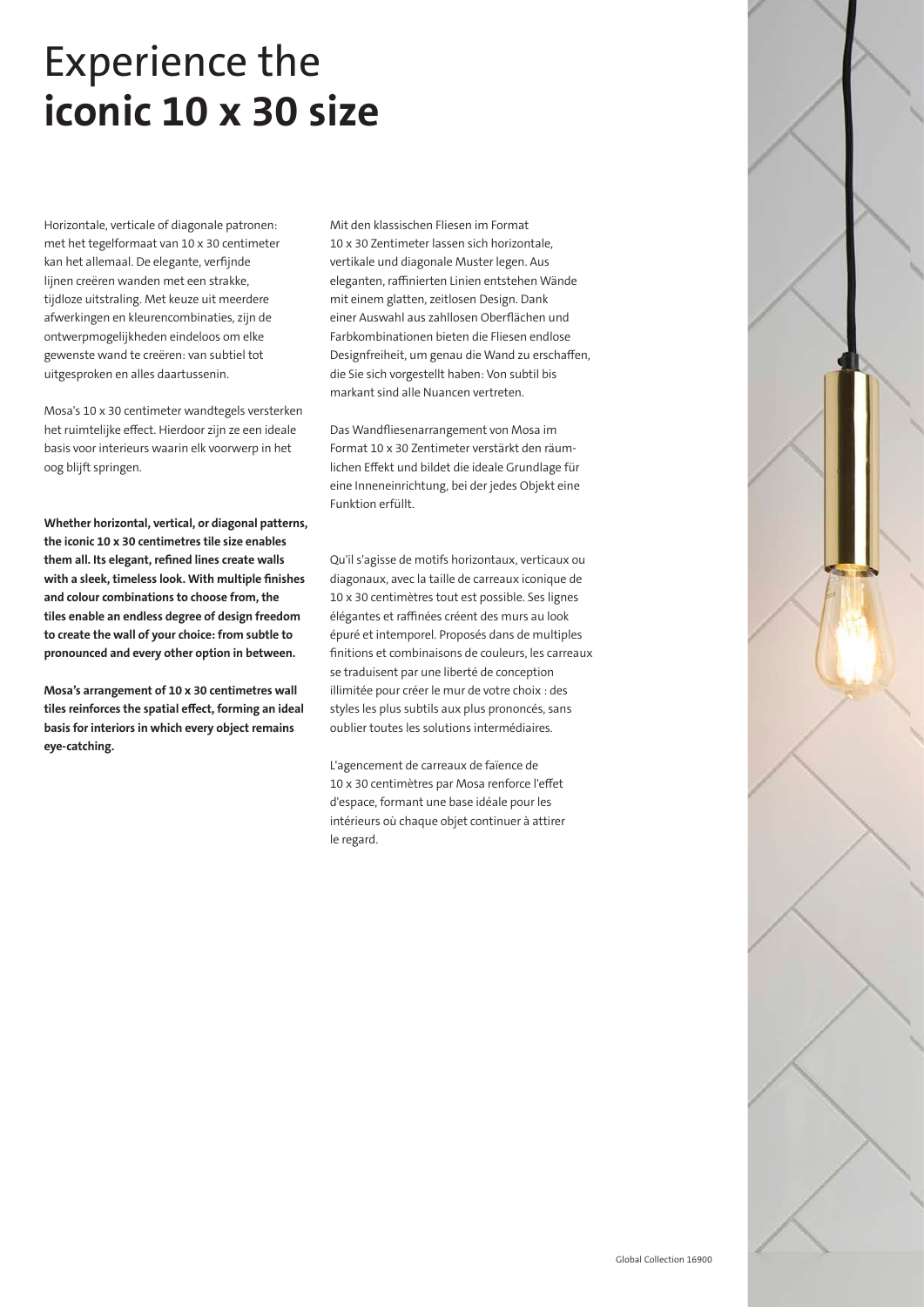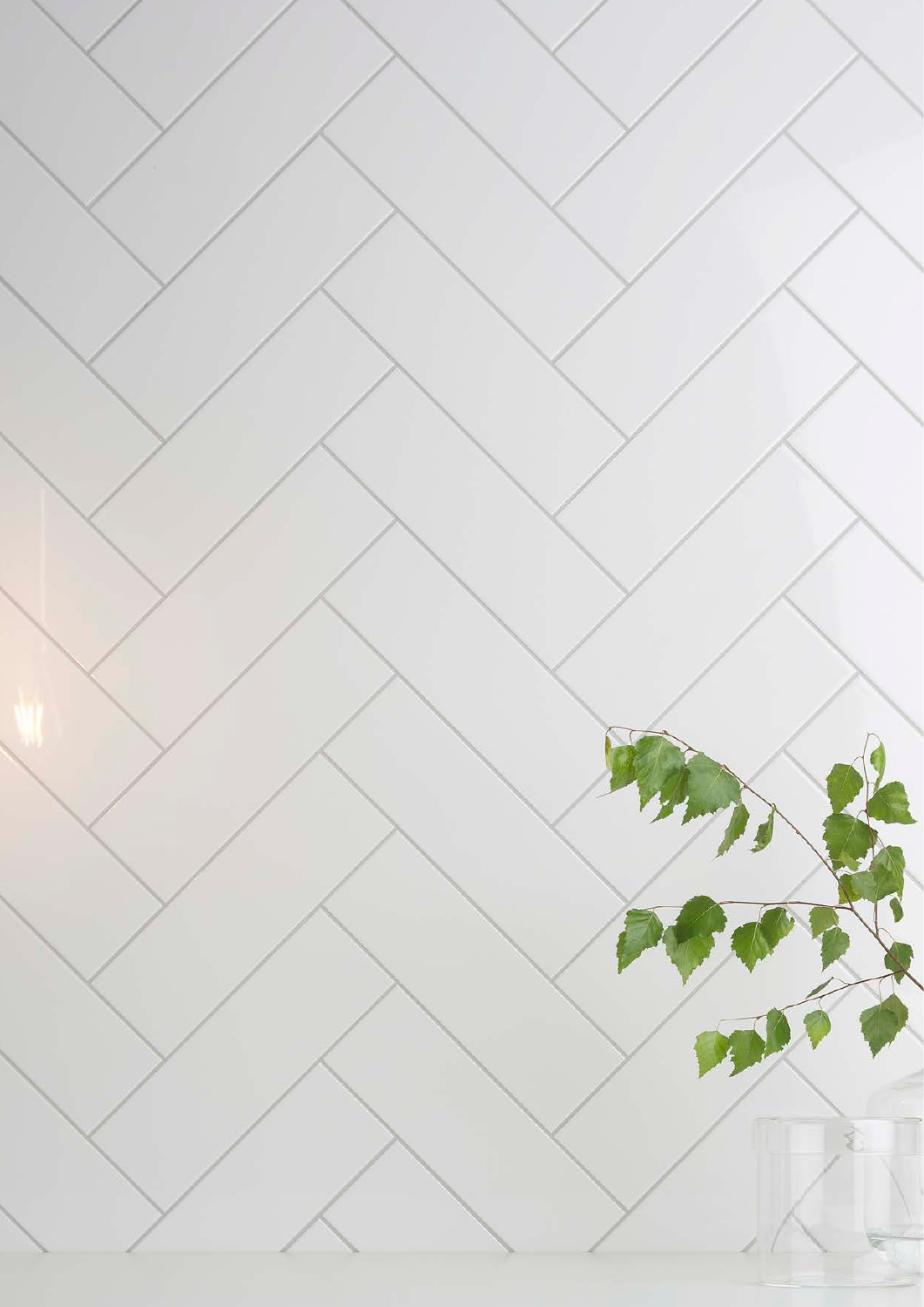### **Coordinated colour**  combinations

**Global Collection**

| gloss |                           |       |                  |       |                   |       |                   |
|-------|---------------------------|-------|------------------|-------|-------------------|-------|-------------------|
|       |                           |       |                  |       |                   |       |                   |
| ⊁     |                           | ≁     |                  |       |                   |       |                   |
| 16900 | accent white              | 16840 | plain cool white | 16870 | plain grey        | 16880 | plain mouse grey  |
| ≁     |                           |       |                  |       |                   |       |                   |
| 16610 | plain cream-white         | 26250 | plain anthracite | 16850 | plain ivory black | 16910 | accent black      |
| ⊁     |                           |       |                  |       |                   |       |                   |
| 16860 | plain white<br>unbleached | 16630 | plain grey beige | 16650 | plain agate grey  | 26240 | plain warm grey   |
|       |                           |       |                  |       |                   |       |                   |
| 16950 | accent red                | 16980 | Dutch orange     | 17900 | macaw green       |       |                   |
| satin |                           |       |                  |       |                   |       |                   |
|       |                           |       |                  |       |                   |       |                   |
| 15010 | plain white               | 15030 | plain grey beige | 15050 | plain agate grey  | 15200 | plain ivory black |
|       |                           |       |                  |       |                   |       |                   |
| 15210 | plain white<br>unbleached | 15220 | plain grey       | 15230 | plain mouse grey  | 25240 | plain warm grey   |
|       |                           |       |                  |       |                   |       |                   |
| 25250 | plain anthracite          | 13000 | white            | 15240 | accent black      |       |                   |

Alle producten uit onze voormalige 10thirty Collection, samen met nieuwe kleuren uit onze Global Collection, Colors en Matt Collection, zijn nu verkrijgbaar in het formaat 10 x 30 centimeter. Een tegel die in maat en kleur kan worden afgestemd op het volledige aanbod van Mosa. Het iconische formaat is verkrijgbaar in 37 kleuren en drie afwerkingen: glanzend, zijdemat en poedermat. De collectie omvat zes nieuwe accentkleuren. Alle wandtegels zijn modulair en sluiten naadloos aan op Mosavloertegels.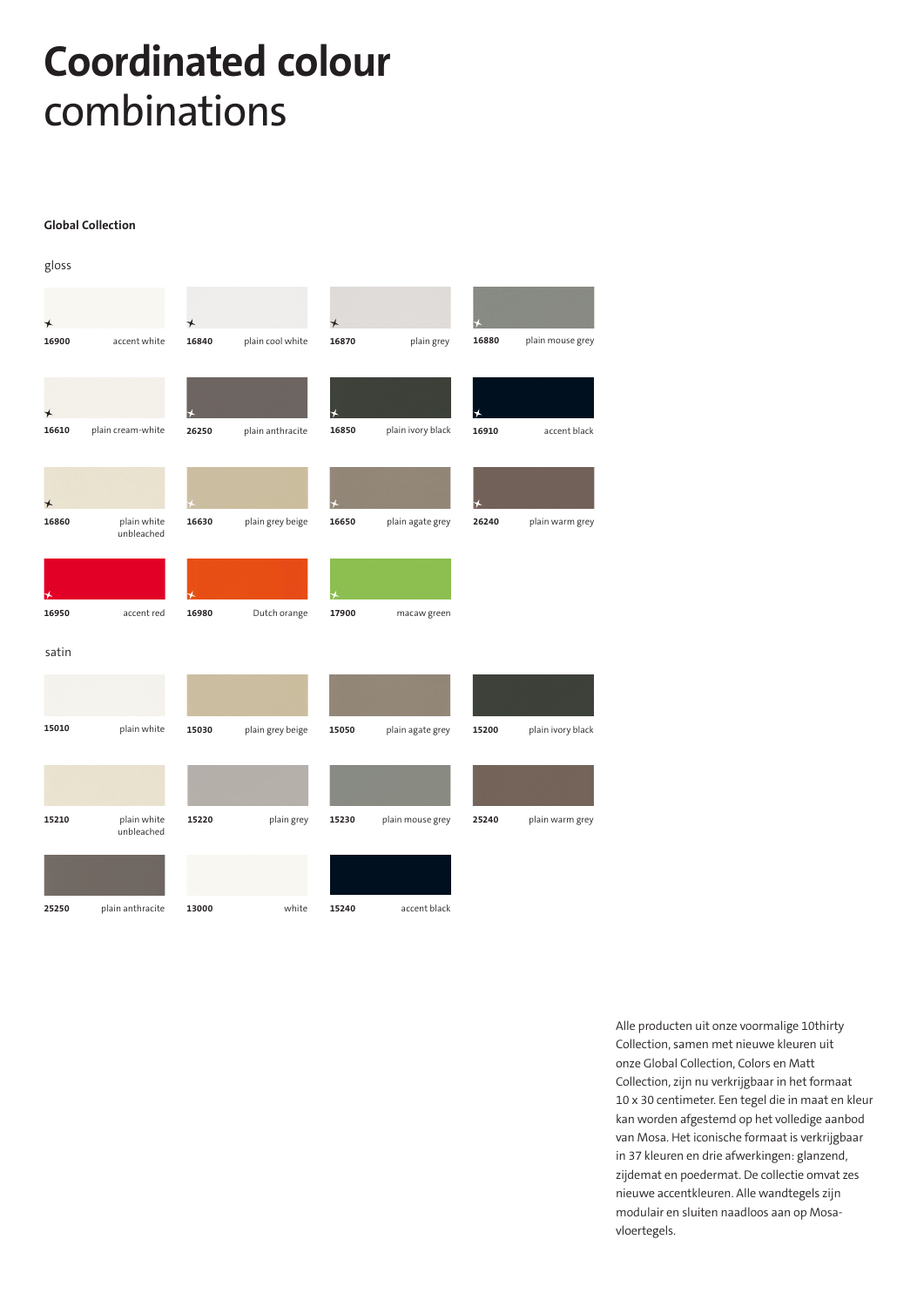#### **Matt Collection**

powdermatt



**All articles from our former 10thirty Collection, along with new colours from our Global Collection, Colors, and Matt Collection, are now available in size 10 x 30 centimetres. A format which modulates and colour coordinates with Mosa's porcelain offering. The iconic size is available in 37 colours and three finishes: gloss, satin, and powdermatt. The collection includes six new accent colours. All wall tiles are modular and seamlessly fit together with Mosa floor tiles.**

Alle Artikel aus unserer alten 10thirty Collection sowie die neuen Farben unserer neuen Kollektionen Global Collection, Colors und Matt Collection sind ab sofort im Format 10 x 30 Zentimeter erhältlich. Dieses modulare Format ist farblich perfekt auf die Porzellanfliesen von Mosa abgestimmt. Das klassische Format ist in 37 Farbtönen und mit drei Oberflächen erhältlich: Glänzend, Seidenmatt und Pulvermatt. Die Kollektion umfasst sechs neue Akzentfarben. Alle Wandfliesen sind modular und nahtlos kompatibel mit Mosa-Bodenfliesen.

Tous les articles de notre ancienne 10thirty Collection, ainsi que les nouvelles couleurs de notre Global Collection, Colors et Matt Collection, sont maintenant disponibles en format 10 x 30 centimètres. Un format modulable dont les couleurs se combinent avec la gamme de carreaux en porcelaine proposée par Mosa. Cette taille iconique se décline en 37 couleurs et trois finitions : brillante, satinée et mate poudrée. La collection comprend six nouvelles couleurs d'accentuation. Tous les carreaux de faïence sont modulaires et jouent les accords parfaits avec les carreaux de sol Mosa.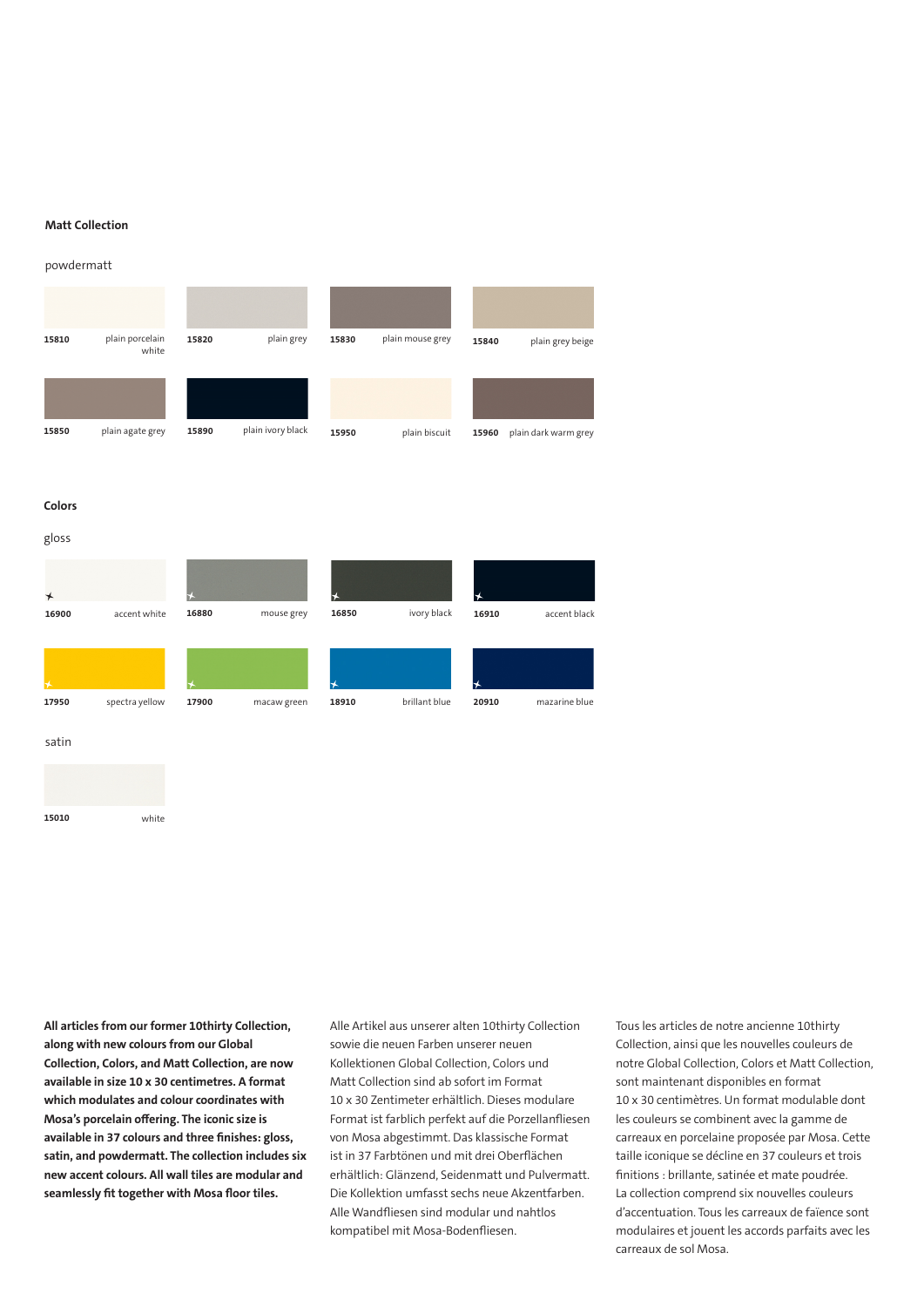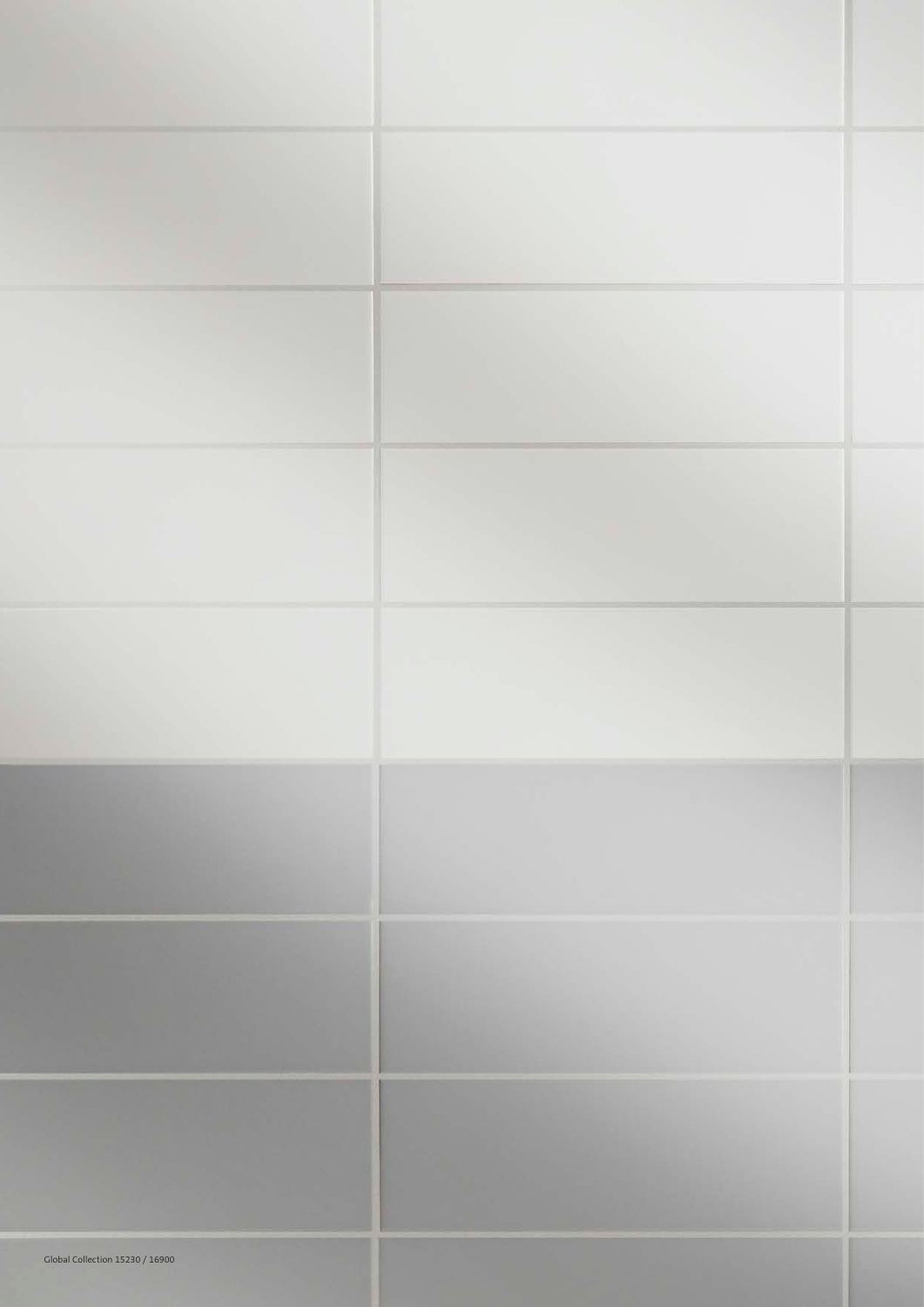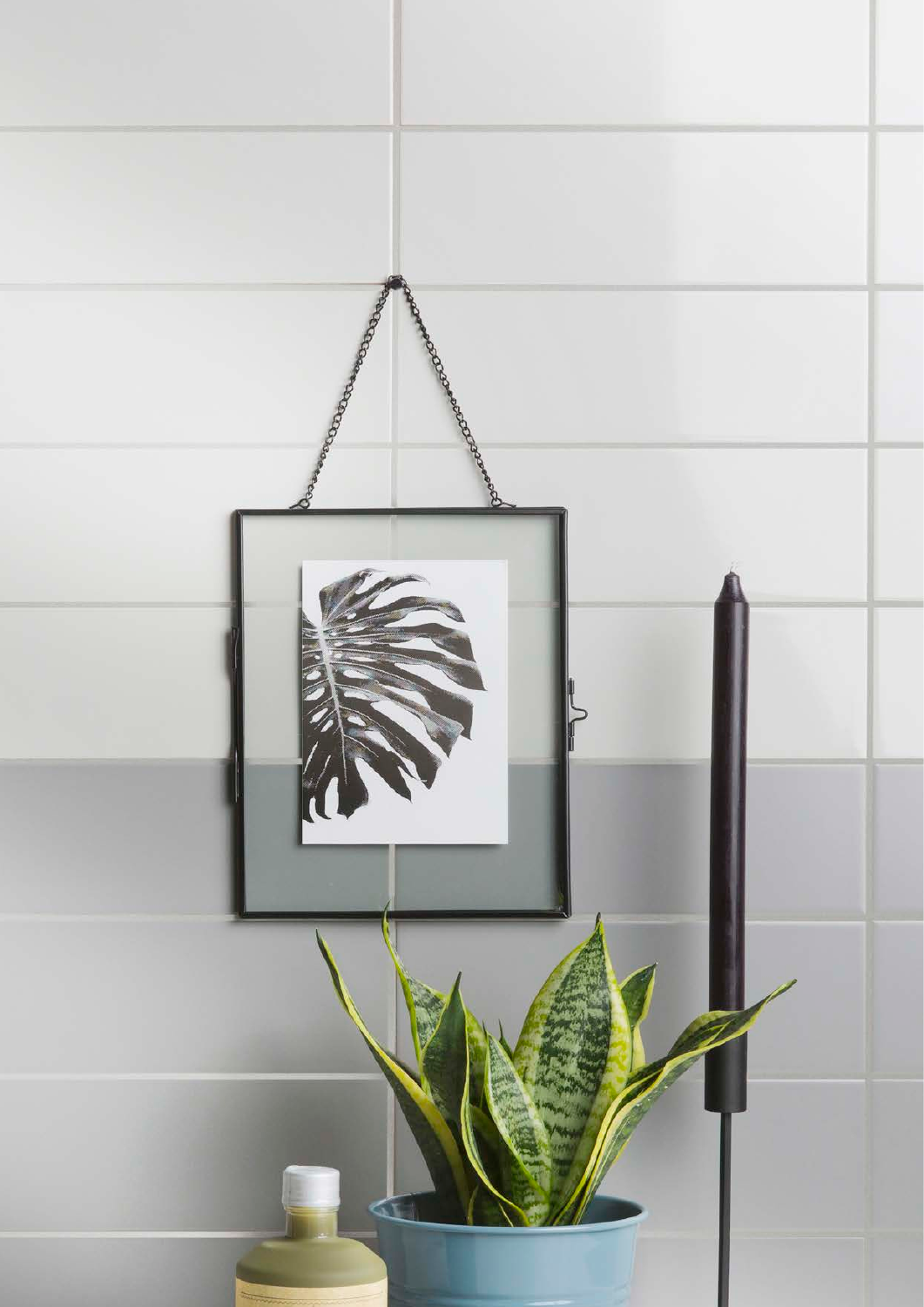### Any **questions?**

Op onze landspecifieke website vindt u gemakkelijk en snel meer informatie over de in deze brochure aangehaalde onderwerpen.

**On our country-specific website you can quickly and easily find more information on the topics addressed in this brochure.**

**Customer Care International** T +31 (0)43 368 92 29

**Customer Care France** T +33 (0)1 86 65 08 88

**Customer Care United States**  T +1 212 729 6332

Auf unserer länderspezifischen Website finden Sie leicht und schnell weitere Informationen über die in dieser Broschüre angerissenen Themen.

Sur notre site Internet par pays, vous trouverez facilement et rapidement des informations plus détaillées sur les thèmes et sujets abordés dans ce brochure.

**mosa.com/contact**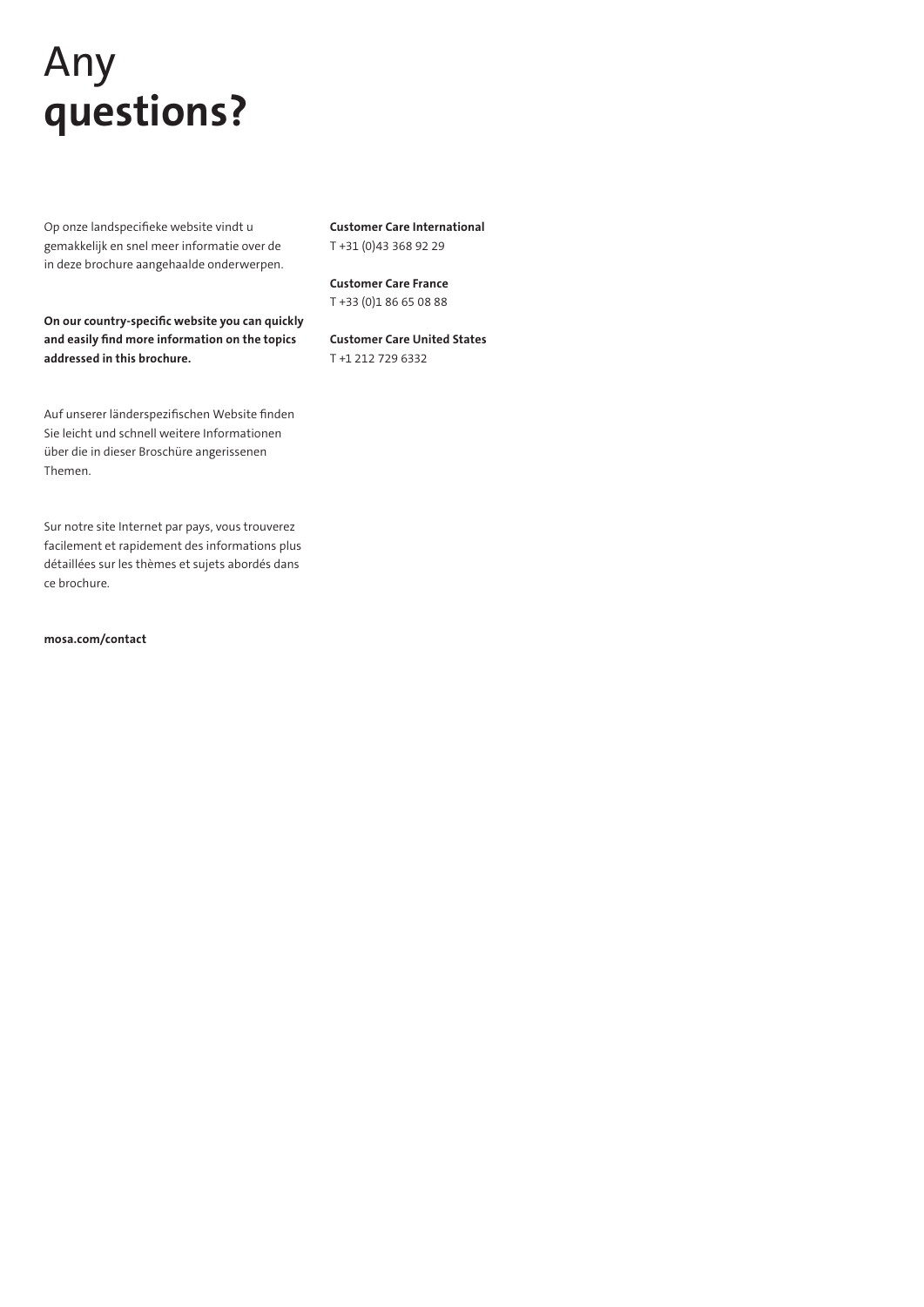